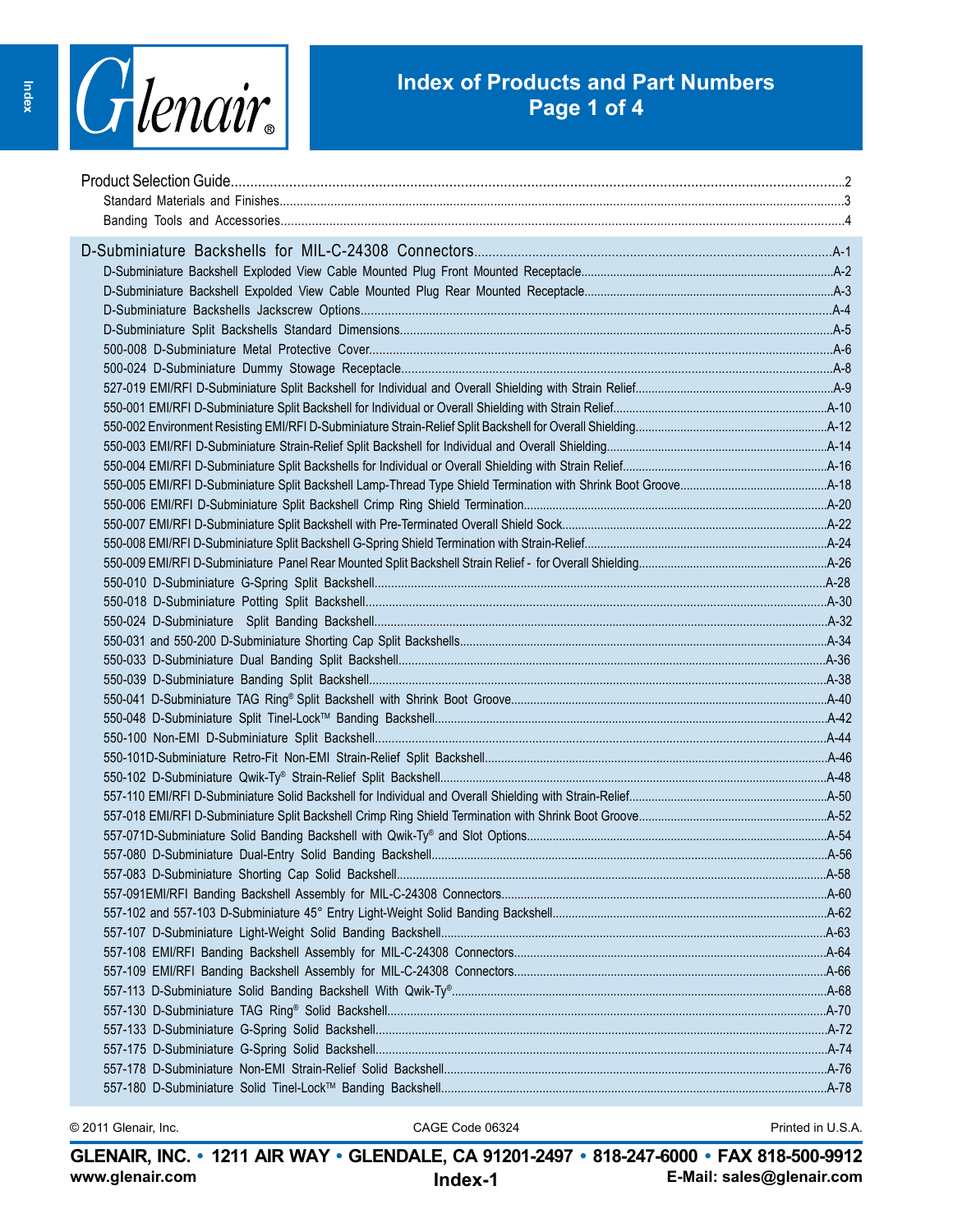## **Index of Products and Part Numbers Page 2 of 4**



**www.glenair.com E-Mail: sales@glenair.com GLENAIR, INC. • 1211 AIR WAY • GLENDALE, CA 91201-2497 • 818-247-6000 • FAX 818-500-9912 Index-2**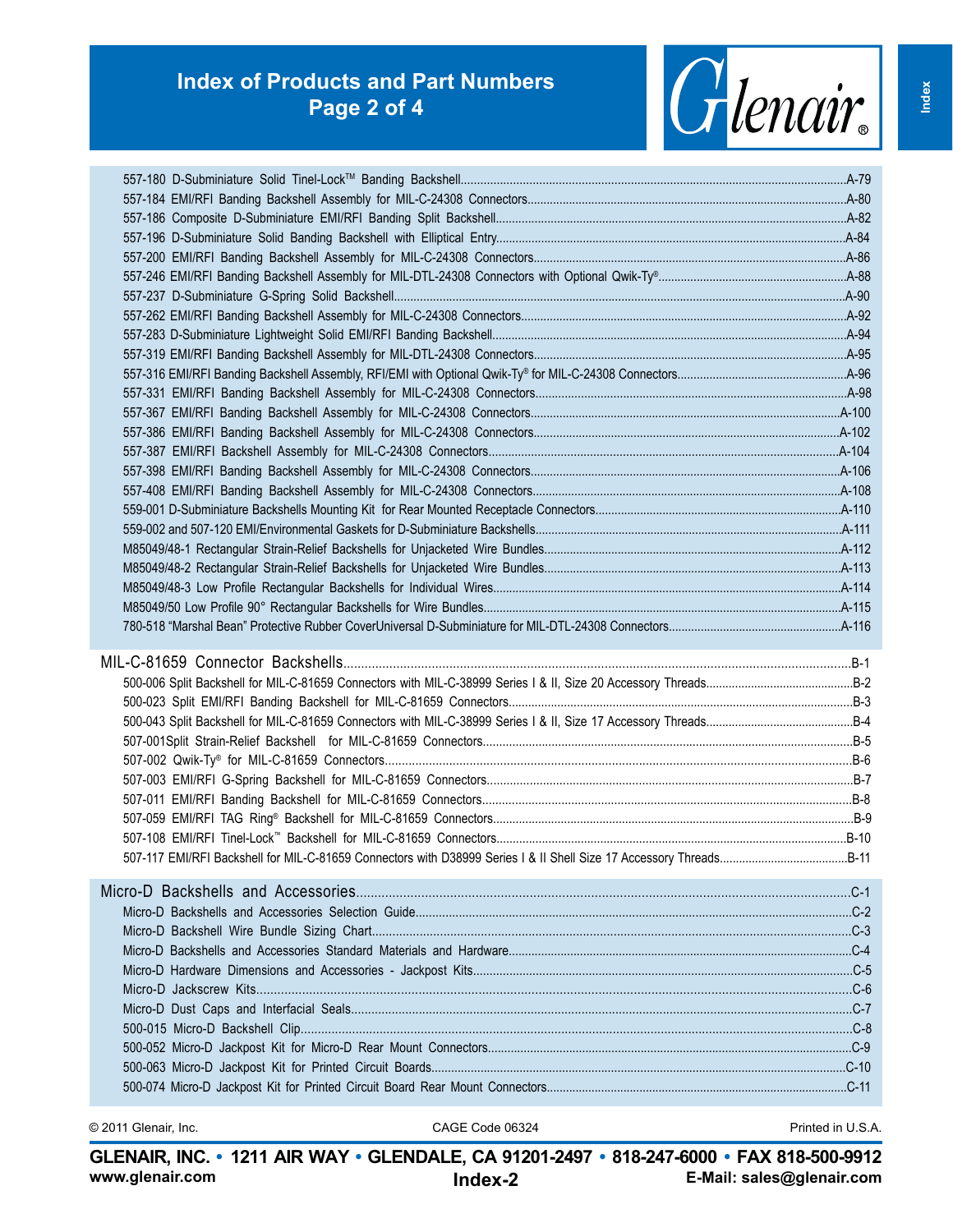

### **Index of Products and Part Numbers Page 3 of 4**

| 527-297 Split Backshell with Accessory Thread for Amphenol 126-20753, 285, 126-20910, 126-20913, and 126-20914 ConnectorsD-23 |  |
|-------------------------------------------------------------------------------------------------------------------------------|--|
|                                                                                                                               |  |
|                                                                                                                               |  |
|                                                                                                                               |  |
|                                                                                                                               |  |

© 2011 Glenair, Inc. CAGE Code 06324 Printed in U.S.A.